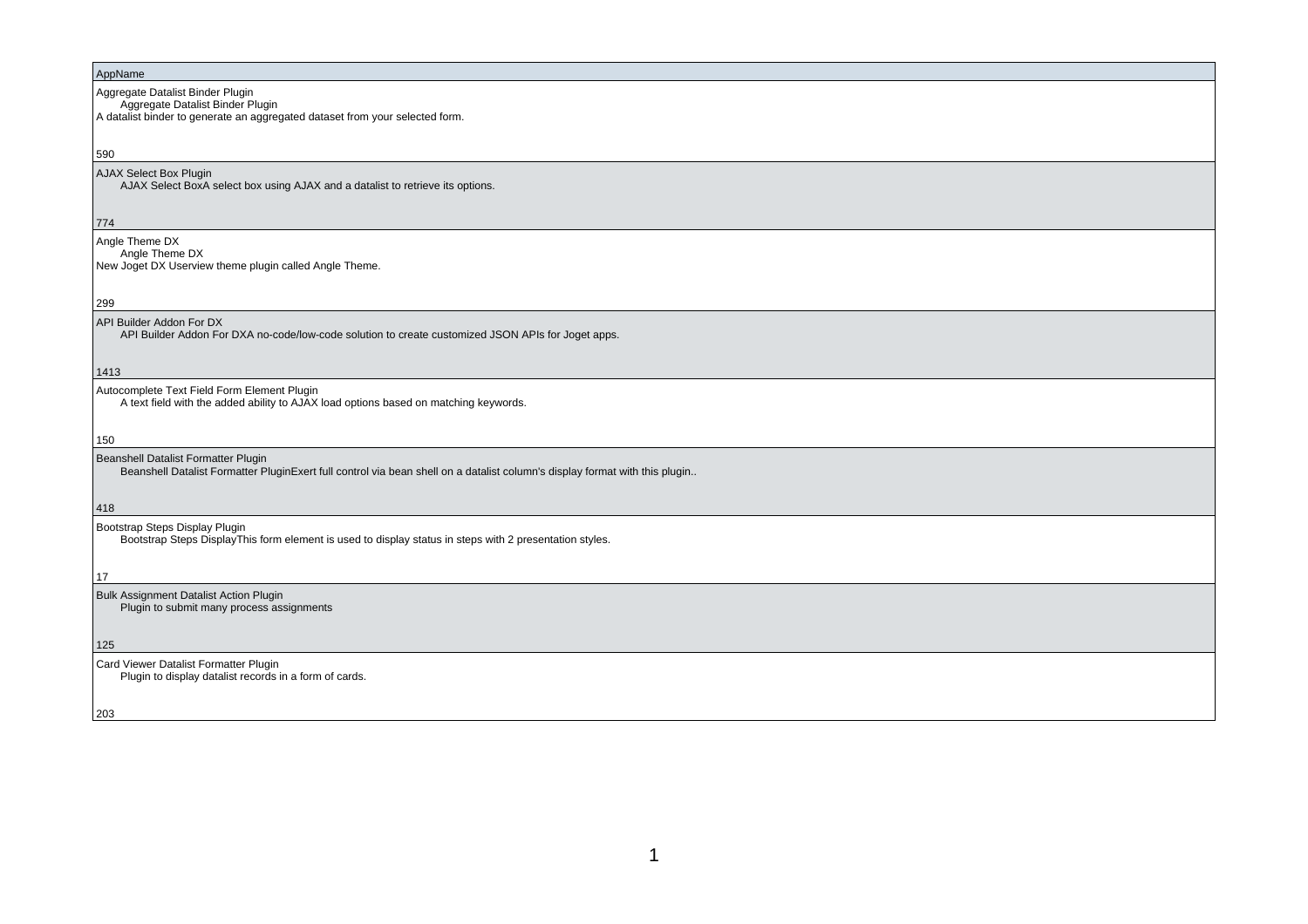| <b>Classic HTML Userview Menu</b><br>Classic HTML Userview MenuPlugin to add HTML scripts in userview menu.                                                     |
|-----------------------------------------------------------------------------------------------------------------------------------------------------------------|
|                                                                                                                                                                 |
| 194                                                                                                                                                             |
| Color Admin Theme DX<br>Color Admin Theme DX<br>New Joget DX Userview theme plugin called Color Admin Theme.                                                    |
| 357                                                                                                                                                             |
| Color Datalist Formatter Plugin<br>Color Datalist Formatter PluginDatalist formatter to display color based on hex color codes                                  |
| 235                                                                                                                                                             |
| Color Picker Plugin<br>Color PickerForm element for users to pick a color from a palette.                                                                       |
| 208                                                                                                                                                             |
| Condition Participant Plugin<br>Condition Participant PluginPlugin allows you to add Javascript rules when assigning participants in a process swimlane.        |
| 157                                                                                                                                                             |
| Conditional Multi Process Tool Plugin<br>This plugin allows a maximum of 5 process tool plugins to be executed when their respective conditions are met.        |
| 67                                                                                                                                                              |
| Datalist Hash Variable Plugin v6<br>Datalist Hash Variable Plugin v6Use this plugin to easily display grid-style information in Joget.                          |
| 192                                                                                                                                                             |
| Date And Time Duplicate Validator Plugin<br>Form validator plugin to check for conflict in date and time fields.                                                |
| 65                                                                                                                                                              |
| Date Formatter Hash Variable Plugin<br>Date Formatter Hash Variable PluginUse this hash variable plugin to convert date values from one date format to another. |
| 262                                                                                                                                                             |
| Download PDF Datalist Action Plugin<br>Download PDF Datalist Action Plugin                                                                                      |
| Plugin to print form record(s) to PDF, without opening the form.                                                                                                |
| 1257                                                                                                                                                            |
|                                                                                                                                                                 |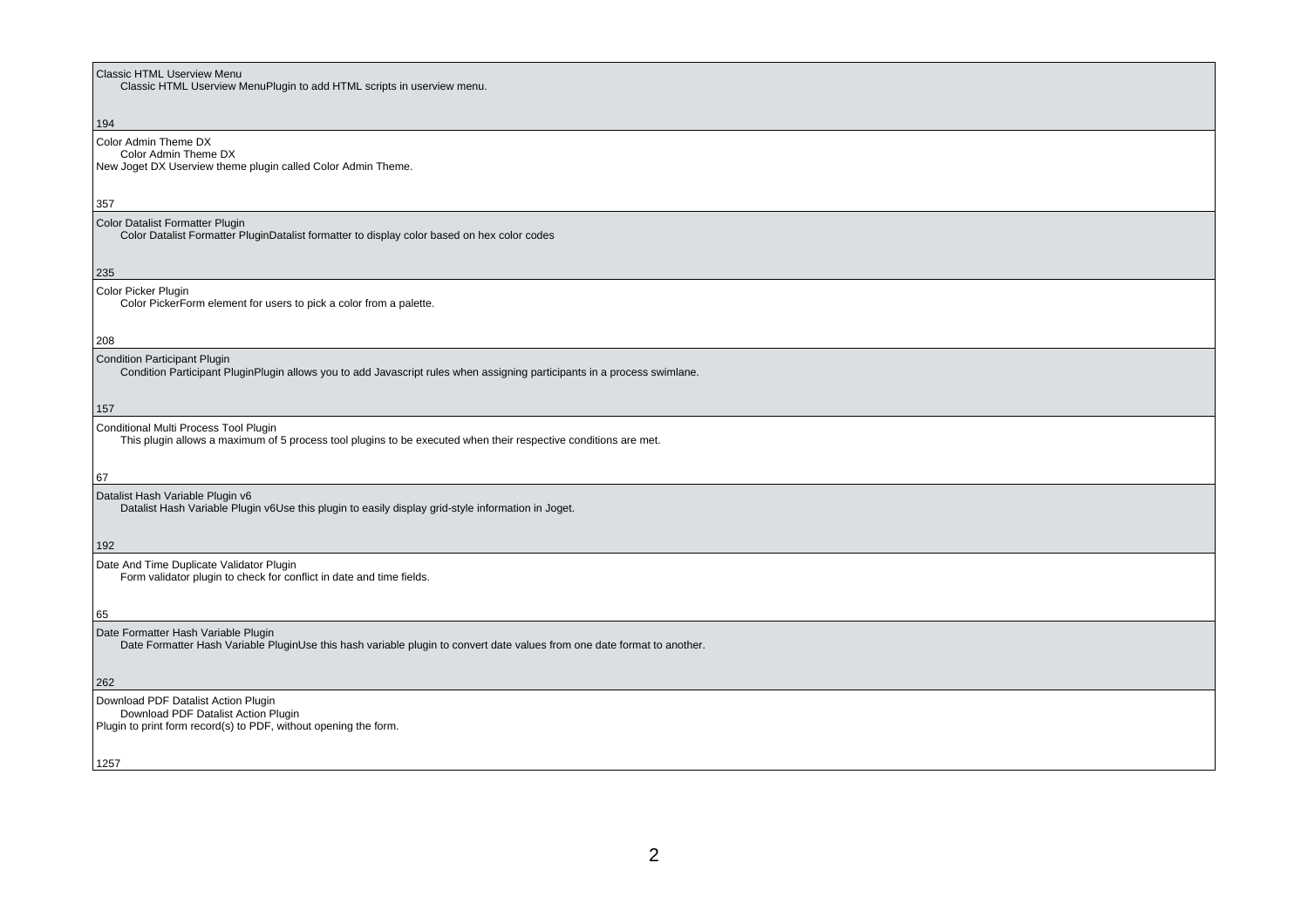| Duplicate Data Plugin<br>Duplicate Data PluginUse this form element plugin to easily clone an existing record.                                                                                                    |
|-------------------------------------------------------------------------------------------------------------------------------------------------------------------------------------------------------------------|
|                                                                                                                                                                                                                   |
| 309                                                                                                                                                                                                               |
| eChart Userview Plugin DX<br>eChart plugin is a new easy-to-use charting userview menu plugin for Joget DX.                                                                                                       |
| 421                                                                                                                                                                                                               |
| Email With Process Audit Trail PDF Plugin<br>Email With Process Audit Trail PDF<br>Plugin to send an email to the designated recipient(s) on completion of a workflow assignment.                                 |
| 503                                                                                                                                                                                                               |
| Email With Template Plugin<br><b>Email With Template Plugin</b><br>Use this plugin to auto include a static header and footer HTML to a workflow email message.                                                   |
| 574                                                                                                                                                                                                               |
| Enhanced Load Balanced Participant Plugin<br>Enhanced Load Balanced ParticipantUse this plugin to automatically assign tasks to a user within selected parameters that has the least number of total assignments. |
| 166                                                                                                                                                                                                               |
| <b>Enhanced Theme Plugin</b><br><b>Enhanced Theme</b><br>Enhanced Theme with auto collapse/expand side menu.                                                                                                      |
|                                                                                                                                                                                                                   |
| 514                                                                                                                                                                                                               |
| File Link Datalist Formatter Plugin<br>File Link Datalist Formatter Plugin<br>Plugin to display a file upload field column as a download link in datalist.                                                        |
| 988                                                                                                                                                                                                               |
| Form File Manager Plugin<br>Form File Manager PluginA userview menu plugin to manage all your form file attachments in Joget.                                                                                     |
| 765                                                                                                                                                                                                               |
| Full Text Search Filter Plugin<br>Full Text Search Datalist Plugin<br>Use this datalist filter plugin to perform a Full Text Search across multiple columns in a list.                                            |
| 653                                                                                                                                                                                                               |
|                                                                                                                                                                                                                   |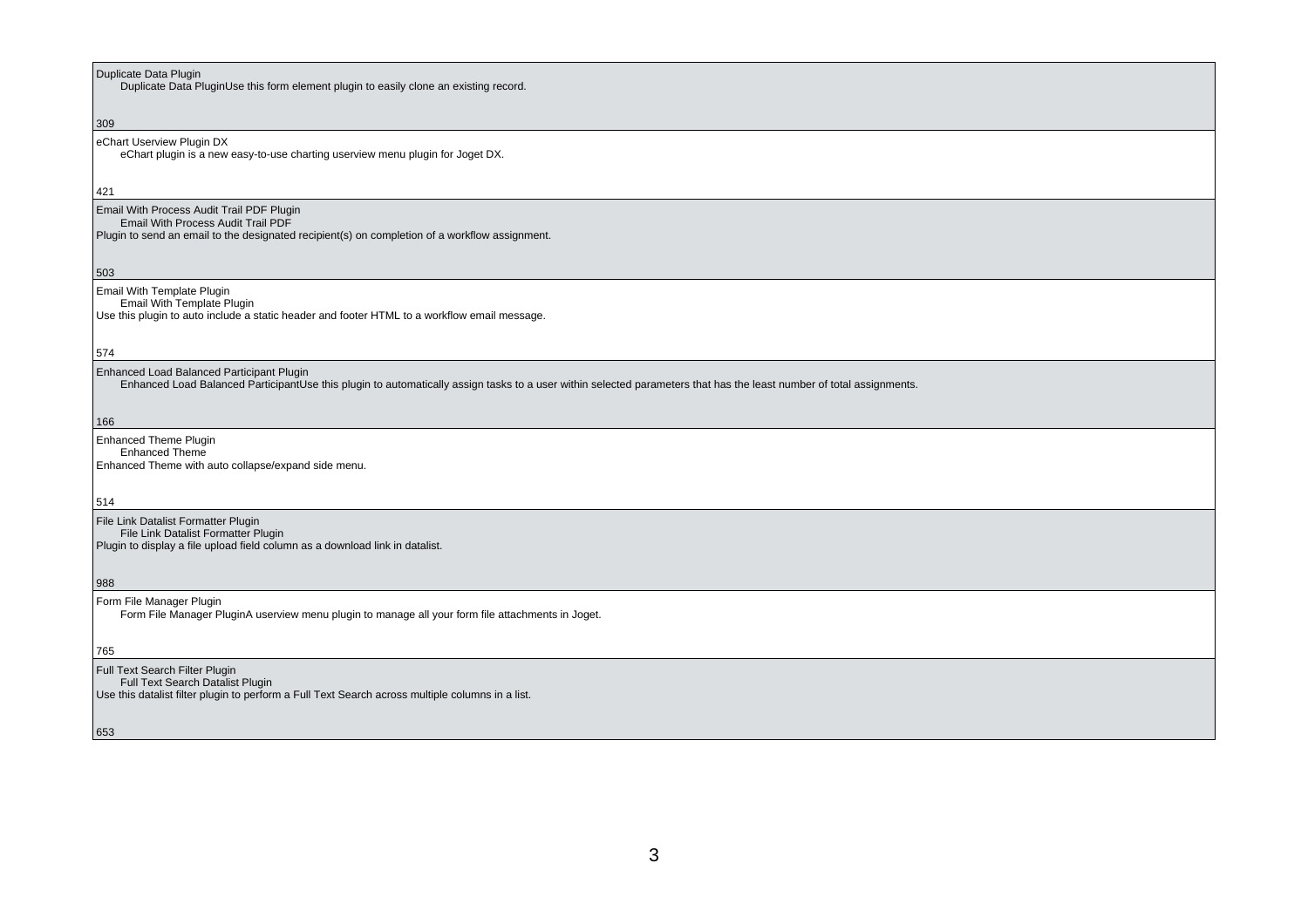| Gantt Chart Plugin                                |
|---------------------------------------------------|
| <b>Gantt Chart Plugin</b>                         |
| Plugin to display a Gantt Chart in userview menu. |

## 431 Hyperlink Options Filter Plugin Hyperlink Options Filter Plugins to display the field value and total count based on your selected field in the datalist filter. $364$ Image Datalist Formatter Image Datalist FormatterDatalist formatter to display images from image file paths.328Javascript Condition Formatter Plugin Javascript Condition Formatter PluginControl your datalist column display format using Condition Formatter Datalist Plugin..364 JSON Form Options Binder Plugin JSON Form Options PluginA form options binder plugin to GET JSON data to populate select box form elements.704Kerberos Directory Manager Plugin A Joget plugin for Single Sign-On (SSO) user authentication to Active Directory.676Liferay Directory Manager Plugin Liferay Directory Manager Plugin Plugin to integrate Joget users with Liferay users.278Load Balanced Group Participant PluginLoad Balanced Group Participant PluginThis participant plugin will assign tasks to a user in a selected group that has the least number of total assignments.

152

Mobile Push Notification Plugin

Mobile Push Notification Plugin

Plugin to send notifications to your mobile phone instead of emails, when a user receives a new task.

644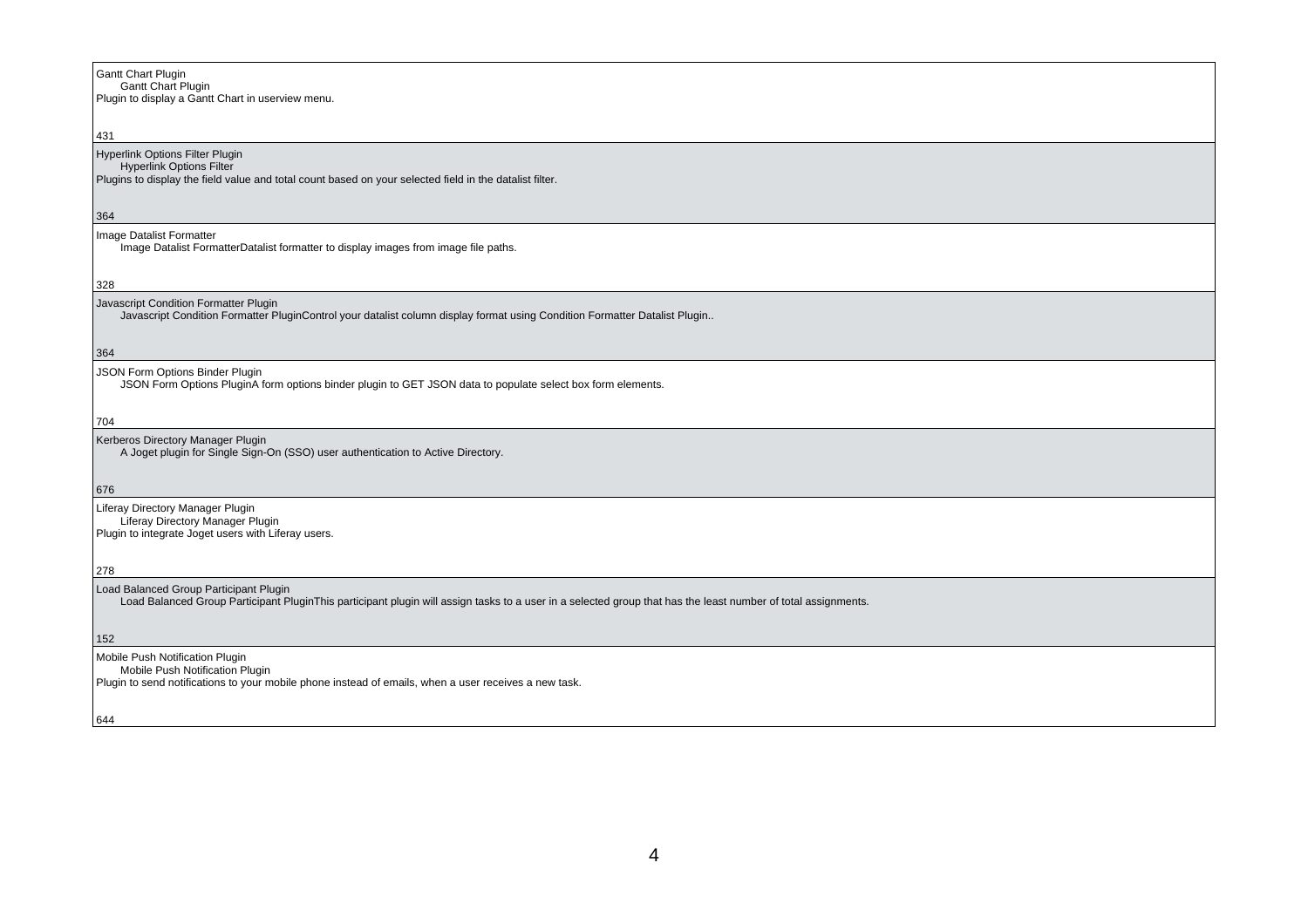| <b>Mood Rating Plugin</b><br>Mood Rating Plugin                                                                                                                            |
|----------------------------------------------------------------------------------------------------------------------------------------------------------------------------|
| A form element plugin for users to rate content or sites using smiley emoticons.                                                                                           |
|                                                                                                                                                                            |
| 169                                                                                                                                                                        |
| Multi Datalist Formatters Plugin                                                                                                                                           |
| This plugin allows a maximum of 5 datalist formatter plugins to be used together to transform your datalist column values.                                                 |
|                                                                                                                                                                            |
| 130                                                                                                                                                                        |
| Multi Store Binders Plugin                                                                                                                                                 |
| Multi Store BindersEnable the use of multiple store binders in a form or section.                                                                                          |
|                                                                                                                                                                            |
| 236                                                                                                                                                                        |
| Multirow Condition Form Binder                                                                                                                                             |
| Multirow Condition Form BinderForm Binder to allow conditional, selective storing and loading of multi-row-enabled form element to store multi-row data in database table. |
|                                                                                                                                                                            |
|                                                                                                                                                                            |
| 500                                                                                                                                                                        |
| Not Permission Plugin<br>Not Permission Plugin                                                                                                                             |
| Permission plugin to reverse the value of the selected permission plugin.                                                                                                  |
|                                                                                                                                                                            |
|                                                                                                                                                                            |
| 265                                                                                                                                                                        |
| OpenID Connect Directory Manager Plugin                                                                                                                                    |
| This directory manager plugin enables the use of OpenID Connect to authenticate users to sign in to Joget.                                                                 |
|                                                                                                                                                                            |
| 179                                                                                                                                                                        |
| Process Enhancement Plugin DX                                                                                                                                              |
| Process Enhancement Plugin DXA suite of plugins to automatically generates the approval and rejection buttons in the datalist and form screens.                            |
|                                                                                                                                                                            |
| 1048                                                                                                                                                                       |
| Property Hash Variable Plugin                                                                                                                                              |
| Property Hash Variable Plugin                                                                                                                                              |
| Plugin to retrieve a property value from any properties file.                                                                                                              |
|                                                                                                                                                                            |
| 348                                                                                                                                                                        |
|                                                                                                                                                                            |
| Protected Text Field Form Plugin                                                                                                                                           |
| Protected Text Field Form Plugin                                                                                                                                           |
| Plugin to protect and encrypt the data captured in a text field.                                                                                                           |
|                                                                                                                                                                            |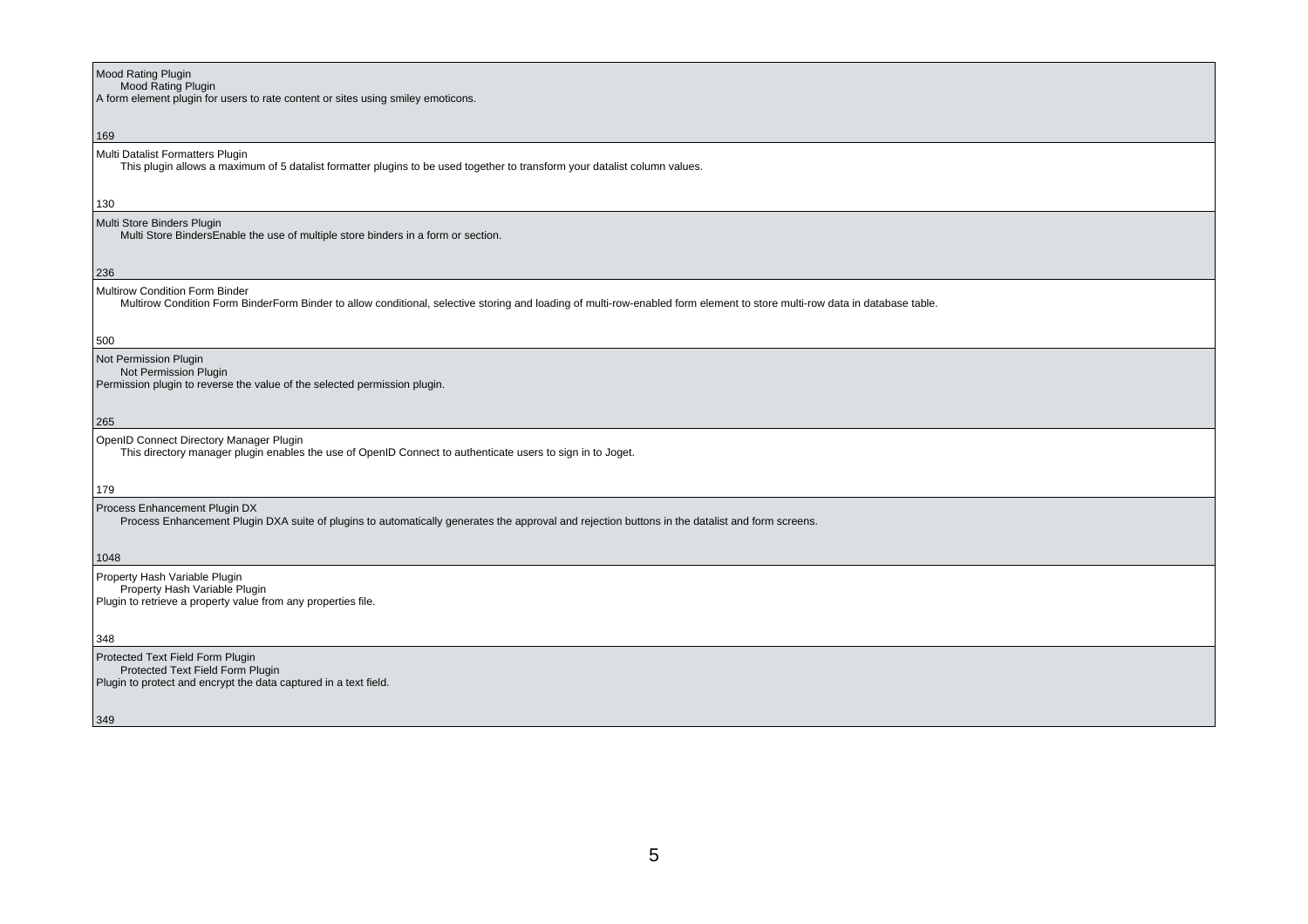| Push Notification Plugin Tool<br>Push Notification Plugin Tool                                                                                                         |
|------------------------------------------------------------------------------------------------------------------------------------------------------------------------|
| Plugin that enables the ability to send push notification in a process tool, can be used in post processing form or part of process flow.                              |
| 496                                                                                                                                                                    |
| Report Builder Addon For DX<br>Report Builder Addon For DXA no-code/low-code solution to create customized reports for Joget apps.                                     |
| 1367                                                                                                                                                                   |
| SAML Directory Manager Plugin<br><b>SAML Directory Manager Plugin</b><br>Plugin for Single Sign-on (SSO) session/user authentication from SAML 2.0 Identity Providers. |
| 677                                                                                                                                                                    |
| Scheduler Plugin<br>Scheduler Plugin v6 & DXThis userview menu plugin is used to schedule jobs to run at a specific date and time via CRON expression.                 |
| 972                                                                                                                                                                    |
| Section Tab Plugin<br>Plugin to change the display of a form's many sections to a horizontal tabs display.                                                             |
| 693                                                                                                                                                                    |
| Section Wizard Plugin<br>Section Wizard Plugin v6 DX<br>Plugin to display a form's many sections in a horizontal tab/wizard display.                                   |
| 650                                                                                                                                                                    |
| Signature Hash Variable Plugin<br>Signature Hash Variable PluginDisplay signatures from the Signature form element in email notifications.                             |
| 200                                                                                                                                                                    |
| Slack Notification Plugin<br><b>Slack Notification Plugin</b>                                                                                                          |
| Plugin to send a message to the corresponding Slack Messaging user on new process tasks.                                                                               |
| 141                                                                                                                                                                    |
| Slack Webhook Plugin<br>Slack Webhook Plugin<br>A process tool plugin you can include in your app process flow to send messages to Slack app.                          |
| 106                                                                                                                                                                    |